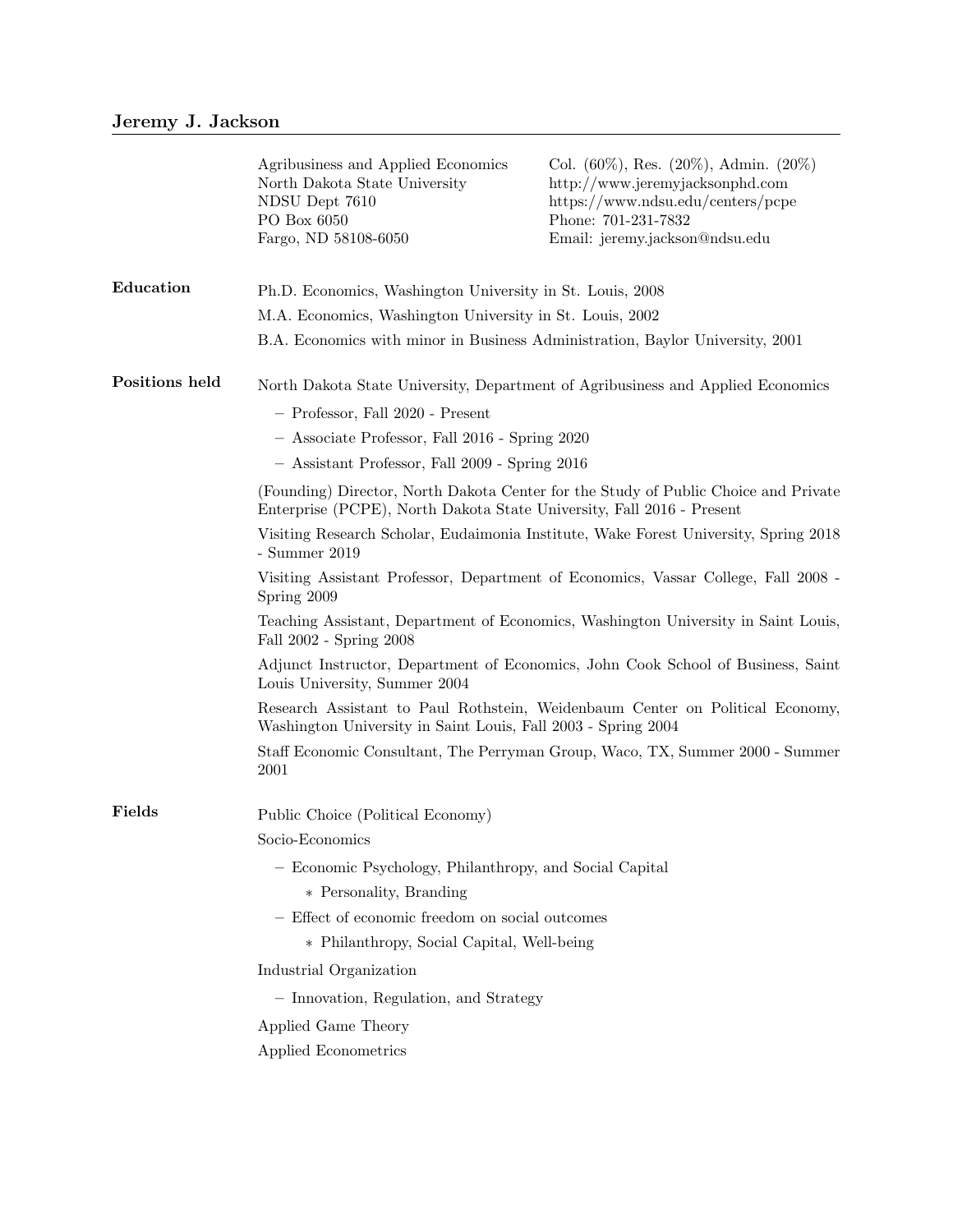Journal Articles

Refereed Publications

- 1. Taylor FioRito, Clay Routledge, and **Jeremy Jackson** (2021), "Meaning-motivated community action: The need for meaning and prosocial goals and behavior," Personality and Individual Differences, vol. 1711 110462
- 2. Ryan Murphy, Meg Tuszynski, and Jeremy Jackson (2020), "Some Dynamics of Socioeconomic Relationships: Well-Being, Social Capital, Economic Freedom, Economic Growth, and Entrepreneurship," American Journal of Entrepreneurship, vol. 13, n , pp. 4-44 http://americanjournalentrepreneurship.org/wp-content/uploads/2020/07/Murphy-Tuszynski-Jackson-2020.pdf
- 3. Jeremy Jackson (2020), "Presidential congruence and happiness: the role of extreme political views," Applied Economics Letters, vol. 27, n 5, pp. 387-391 https://www.tandfonline.com/doi/full/10.1080/13504851.2019.1616061
- 4. Jeremy Horpedahl, Jeremy Jackson, and David Mitchell (2019), "Is Economic Freedom the Hidden Path to Social Justice?", Journal of Private Enterprise, vol. 34, n 4, pp. 55-74.
- 5. Jeremy Jackson (2019), "Happy Partisans and Extreme Political Views: the impact of national versus local representation on well-being", European Journal of Political Economy, vol. 58, pp. 192-202. https://doi.org/10.1016/j.ejpoleco.2018.12.002.
- 6. Elizabeth Crawford and Jeremy Jackson (2019), "Philanthropy in the Millennial Age: trends toward polycentric personalized philanthropy", The Independent Review, vol. 23, n 4, pp. 1-18.
- 7. Jeremy Jackson and Jason Smith (2019), "Experimental Use Licensing with Non-drastic Innovation", Journal of Agricultural and Resource Economics, vol. 44, n 1, pp 1-15.
- 8. Andrew Pritchard\*, Julie Fudge\*, Elizabeth Crawford, and Jeremy Jackson (2018), "Undergraduate Choice of Major and Major Satisfaction: An Expanded Role for Personality Measures", Journal of Marketing for Higher Education, vol. 28, n 2, pp 155-174.

https://doi.org/10.1080/08841241.2018.1442381

- 9. Jeremy Jackson, Elizabeth Crawford, and Andrew Pritchard\* (2018), "Student Satisfaction with Major: The Role of Personality", The Empirical Economics Letters, vol 17, n 7, pp. 885-891.
- 10. Assion Lawson-Body, Jeremy Jackson, and Lori Willoughby, (2018), "Factors Predicting Donor's Intention to Give: Mediating Role of Social Media Presence", Issues in Information Systems, Vol 19, n 1, pp 91-97.
- 11. Elizabeth Crawford, Jeremy Jackson, Andrew Pritchard\*, and Julie Fudge\* (2017), "A More Personalized Satisfaction Model: Including the BFI-44 in the American Customer Satisfaction Model." Journal of Consumer Satisfaction, Dissatisfaction and Complaining Behavior, vol. 30, pp. 43-73.
- 12. Jeremy Jackson and Jeffrey Palm\*\* (2017), "The Limits of Redistribution and the Impossibility of Egalitarian Ends." The Independent Review, vol. 22, n 1, pp. 71-81.
- 13. Jeremy Jackson (2017), "Free to be Happy: Economic Freedom and Happiness in US States." Journal of Happiness Studies, vol. 18, n 4, pp. 1207-1229. http://link.springer.com/article/10.1007/s10902-016-9770-9
- 14. Jeremy Jackson (2017), "Economic Freedom and Social Capital: Pooled Mean Group Evidence." Applied Economics Letters, vol. 24, n 6, pp. 370-373. http://dx.doi.org/10.1080/13504851.2016.1194958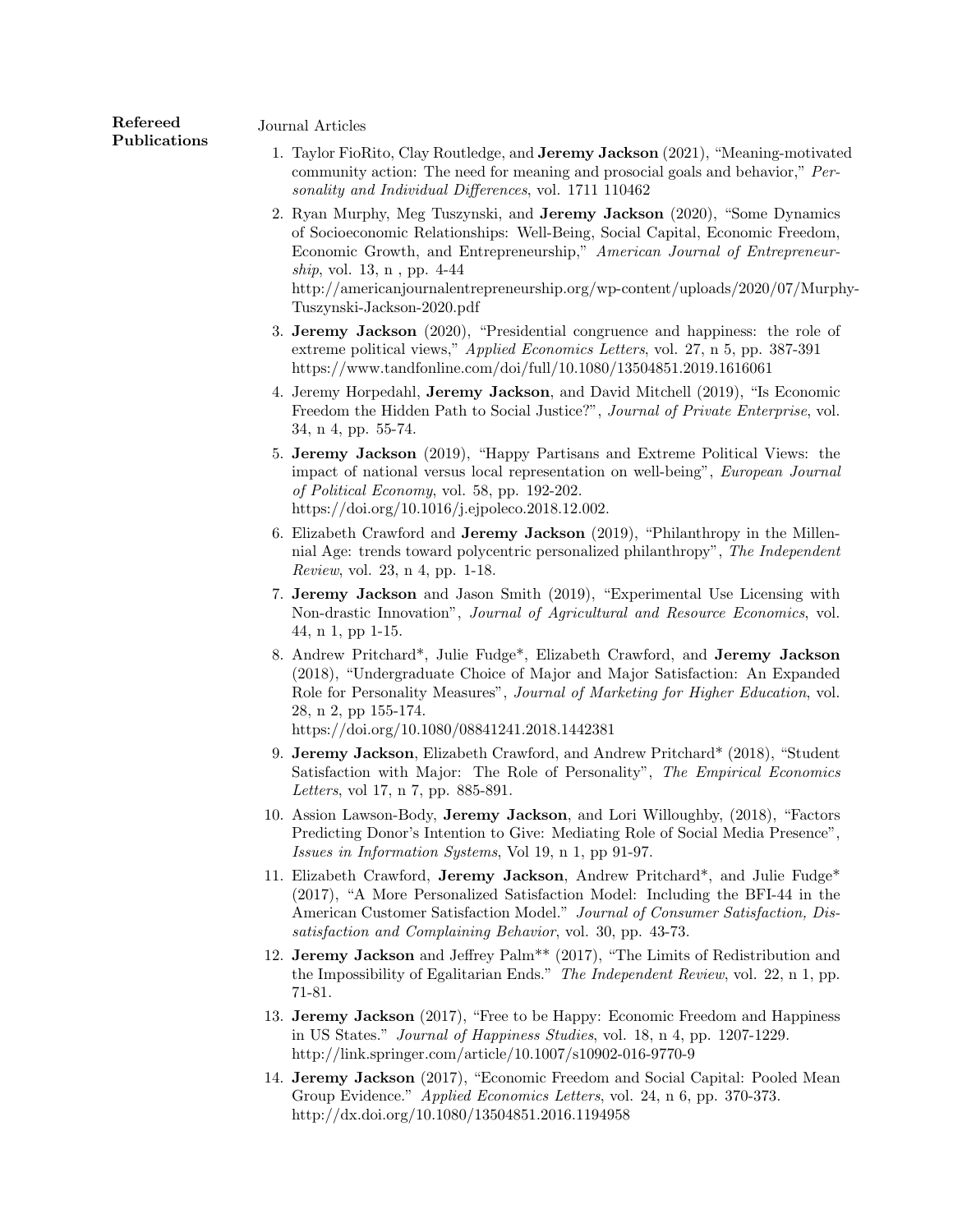15. Aspen Gorry and Jeremy Jackson (2017), "A Note on the Nonlinear Effect of Minimum Wage Increases." Contemporary Economic Policy, vol. 35, n 1, pp.53-61.

doi:10.1111/coep.12175

- 16. Jeremy Jackson, Art Carden, and Ryan Compton (2015), "Economic Freedom and Social Capital." Applied Economics, vol. 47, n 54, pp. 5853-5867.
- 17. Jeremy Jackson and Jason Smith (2015), "A Framework for Non-drastic Innovation with Product Differentiation." Economics Bulletin, vol. 35, n 1, pp. 259-269.
- 18. Siew Lim, Cheryl Wachenheim, David Roberts, Linda Burbidge, and Jeremy Jackson (2014), "Gender Differences in Economics." NACTA Journal, vol. 58, n 4, pp. 335-340.
- 19. Joleen Hadrich and Jeremy Jackson (2014), "Livestock emissions regulation with unknown damages and strategic technology adoption." Applied Economics, vol. 46, n 35, pp. 4309-4317.
- 20. Jeremy Jackson, Cameron Thraen, and Marin Bozic (2013), "Conflict Over Cooperation: Why so much Disagreement Over the Proposed Dairy Market Stabilization Program?" Journal of Agricultural and Food Industrial Organization, vol. 11, n 1, pp. 129-138.
- 21. Jeremy Jackson (2013), "Tax Earmarking, Party Politics and Gubernatorial Veto: Theory and Evidence from US States." Public Choice, vol. 155, n 1, pp. 1-18. [Lead Article]
- 22. Jeremy Jackson (2011), "A Legislative Bargaining Approach to Earmarked Public Expenditures." Economics Bulletin, vol. 31, n 3, pp. 2006-2020.
- \* Ph.D. Student Coauthor \*\* Undergraduate Coauthor

Book Chapters, Essays, and Policy Papers

- 1. Peter Calcagno and Jeremy Jackson (2021), "Social Trust and Regulation: A Time Series Analysis of the United States" Center for Growth and Opportunity
- 2. Jeremy Jackson, James Caton, Raheem Williams, and Kali Christianson (2018), "Prairie Prosperity: An Economic Guide for the State of North Dakota." Mercatus Center

https://www.mercatus.org/publications/state-and-local-policy/prairie-prosperitynorth-dakota-economic-guide

3. Jeremy Jackson (2015), "Abolish the Minimum Wage." Issues: Understanding Controversy and Society. ABC-CLIO. http://issues2.abc-clio.com/

| Non-Refereed<br>Publications | Book Chapters, Essays, and Policy Papers<br>1. Jeremy Jackson, "North Dakota Forecast Model Economic Outlook Special Re-<br>port: A forecast of the effect of COVID-19 on North Dakota." NDSU Center for<br>the Study of Public Choice and Private Enterprise<br>https://www.ndsu.edu/fileadmin/centers/pcpe/Economic_Outlook/EO_Covid19.pdf<br>This report has been cited by media nationwide |
|------------------------------|------------------------------------------------------------------------------------------------------------------------------------------------------------------------------------------------------------------------------------------------------------------------------------------------------------------------------------------------------------------------------------------------|
|                              | 2. Jeremy Jackson, "North Dakota Forecast Model Economic Outlook: Quarterly<br>Report." NDSU Center for the Study of Public Choice and Private Enterprise<br>https://www.ndsu.edu/centers/pcpe/research/economic_outlook/                                                                                                                                                                      |
|                              | 3. Jeremy Jackson and Robert Stanley Herren (2017), "The Life and Contributions<br>of Milton Friedman." in The American Middle Class: An Economic Encyclopedia                                                                                                                                                                                                                                 |

of Progress and Poverty, ABC-CLIO/Greenwood, edited by Robert S. Rycroft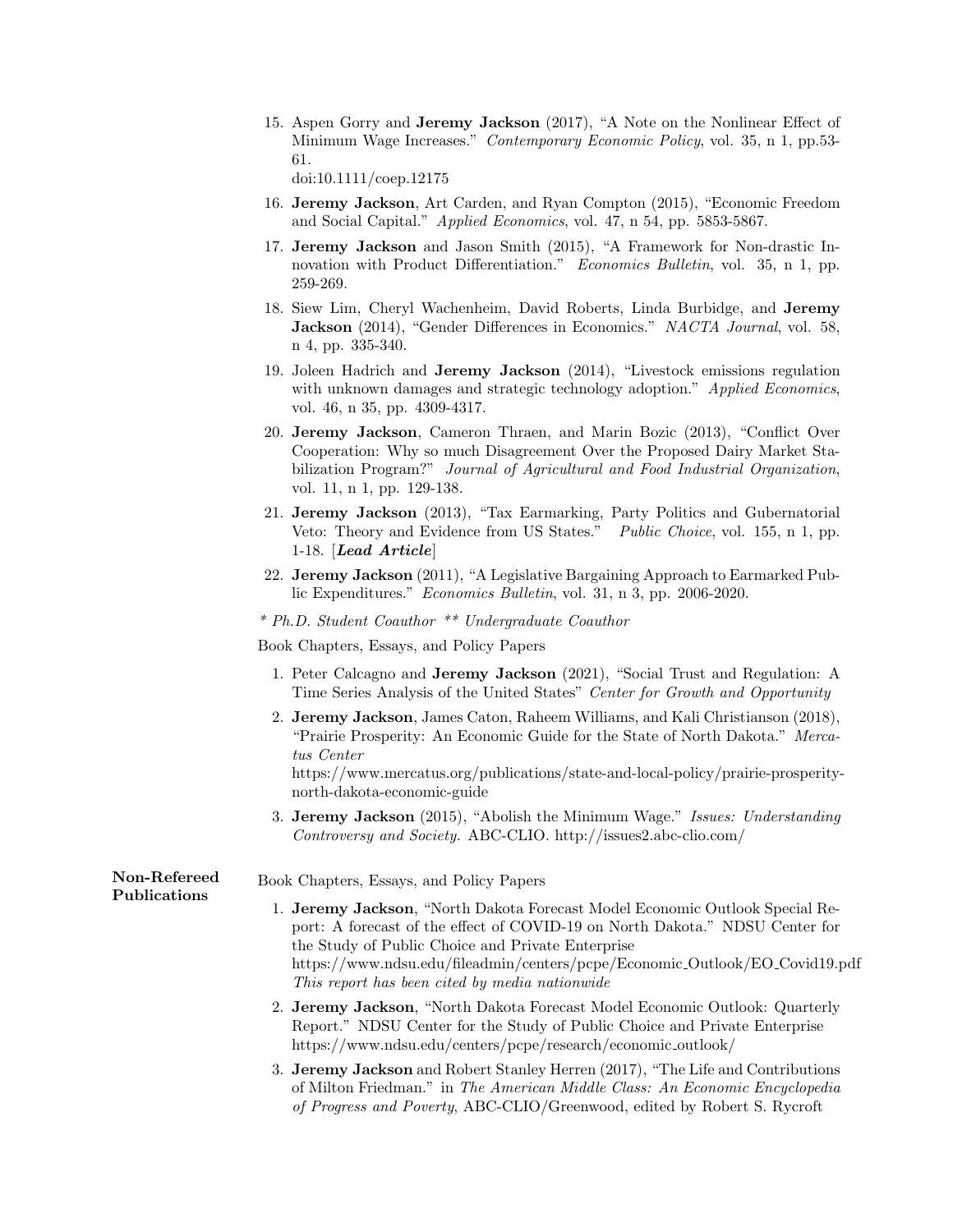Book Reviews

1. Review of 'Policies for Happiness' (2017), International Journal of Happiness and Development, vol 3, n3, pp. 283-285.

#### Press

- 1. Views from a public choice economist, Published August 12, 2021 in Fargo Forum
- 2. Pandemic causes \$1 billion revenue shortfall for North Dakota, Published April 3, 2021 in The Bismarck Tribune
- 3. Has the time come for North Dakota charter schools?, Published August 23, 2020 in The Bismarck Tribune
- 4. Make licensure reciprocity permanent, Published March 30, 2020 in The Bismarck Tribune
- 5. Spotlight on economics: Can't we all just get along, Published January 30, 2020 in NewsDakota, Farm Forum, Aberdeen News, Jamestown Sun
- 6. Don't abolish property taxes, Published May 5, 2019 in Fargo Forum
- 7. North Dakota Economy Falls in Fiscal Rankings, Published November 14, 2018 in Fargo Forum
- 8. A solution to North Dakota's budget woes, Published October 19, 2018 in Fargo Forum
- 9. On the minimum wage, Published March 15, 2018 in Fargo Forum
- 10. There is plenty of work available for North Dakotans and immigrants alike, Published January 29, 2018 in Fargo Forum
- 11. North Dakota's occupational licensing needs improvement, Published November 21, 2017 in Fargo Forum
- 12. North Dakota ranks 2nd in state fiscal health, but for how long?, Published July 16, 2017 in Fargo Forum
- 13. Remove the Chains on Higher Education, Published July 2, 2017 in Fargo Forum
- 14. Spotlight on Economics: Why not raise the minimum wage?, Published July 10, 2014 in Farm and Ranch Guide
- 15. Spotlight on Economics: NDSU to establish speaker series on 'Capitalism and Society', Published June 26, 2013 in Fargo Forum

Works In Progress Mona Ahmadiani, Adam Hyde, and Jeremy Jackson, "Entrepreneurial Creative Imagination, Creative Destruction, and Well-being"

> Peter Calcagno and Jeremy Jackson, "Social Trust and Regulation: evidence of a vicious cycle"

> Jeremy Jackson, Scott Beaulier and Ian Pritchard, "Economic Freedom and Philanthropy"

> Dean Stansel, Adam Hyde, and **Jeremy Jackson**. "Economic Freedom and Happiness in US Cities"

Jeremy Jackson, "Free to trust in the US?"

Jeremy Jackson, Elizabeth Crawford, "Philanthropy and Flourishing'

Jeremy Jackson, "Political Competition and Location"

Elizabeth Crawford and Jeremy Jackson, "Personality and Philanthropy"

Elizabeth Crawford and Jeremy Jackson, "Look who's talking: The Five Factor model, loyalty, satisfaction, and word-of-mouth among high involvement product customers."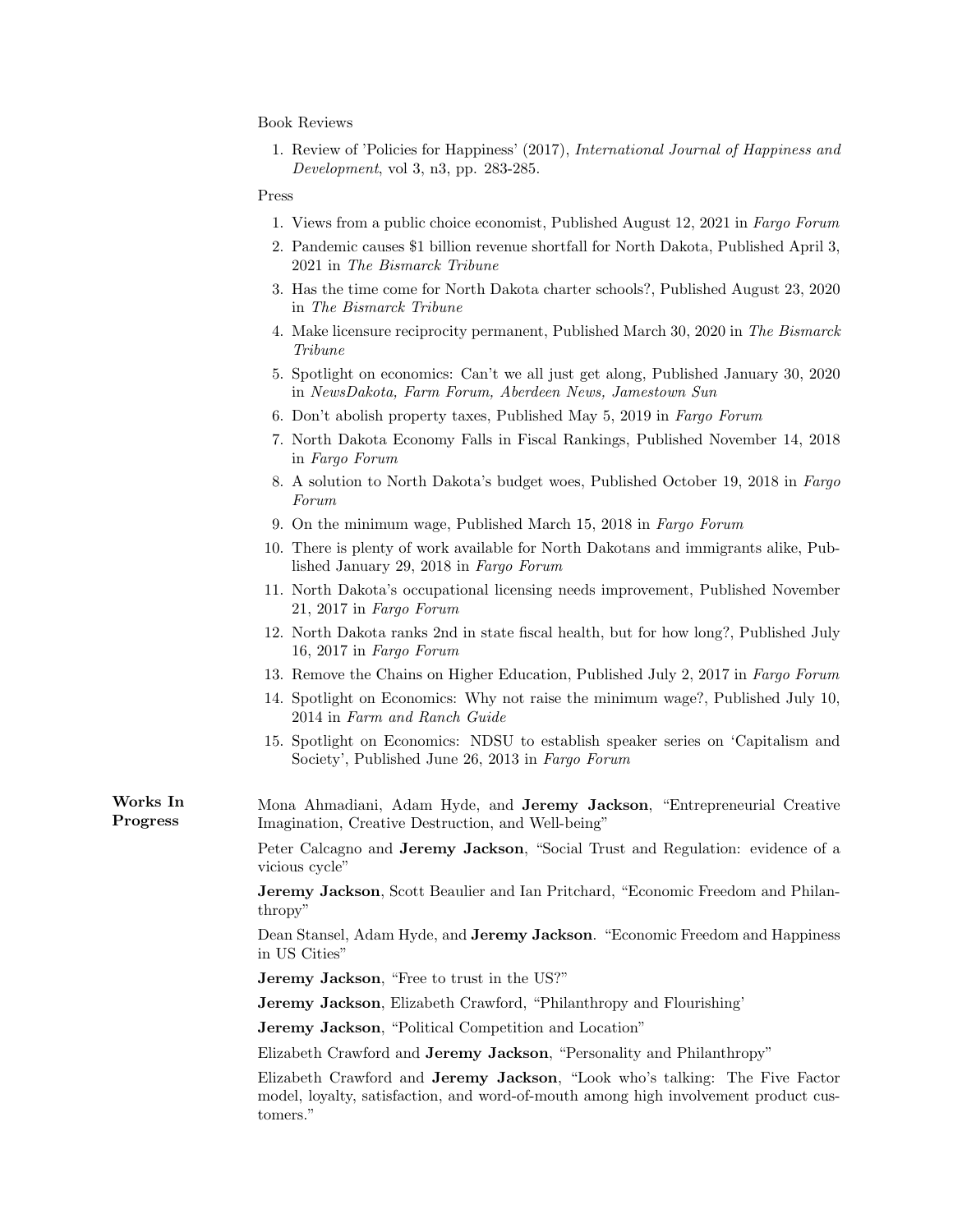| Elizabeth Crawford and Jeremy Jackson, "The Real Versus Ideal: Congruence be-<br>tween donor ideal charity branding and perceived charity brand on donations"                                                                                               |
|-------------------------------------------------------------------------------------------------------------------------------------------------------------------------------------------------------------------------------------------------------------|
| Jeremy Jackson, Adam Hyde, and James Caton. "A (Classically) Liberal Perspective<br>on Happiness Research"                                                                                                                                                  |
| Appearances                                                                                                                                                                                                                                                 |
| - "Businesses tough out ongoing workforce shortage as more restaurants temporarily<br>close" Published by WDAY TV News and The Forum of Fargo-Moorhead on<br>September 21, 2021                                                                             |
| - "Jeremy Jackson on North Dakota Economic Forecast" Appeared on Prairie Pub-<br>lic Main Street on May 27, 2021                                                                                                                                            |
| - "Impact on sales tax revenue in 2020 varies across North Dakota." WDAY TV<br>News. March 15, 2021<br>https://www.inforum.com/news/6936404-Impact-on-sales-tax-revenue-in-2020-varies-<br>across-North-Dakota                                              |
| - "Jeremy Jackson on the minimum wage." Down the Raod with Joel, BEK TV.<br>January 22, 2021<br>On around the 16 minute mark<br>https://www.bek.news/downtheroadwithjoel/d099431c-c335-488b-98db-2c84576bc164/ $\#/$                                        |
| - "Jeremy Jackson on the State of the ND Economy." Main Street on Prairie Public<br>Radio. Nov 30, 2020.<br>https://news.prairiepublic.org/post/jeremy-jackson-state-nd-economy-author-paul-<br>legler-half-terrible-things                                 |
| - "School choice debate: A look at how charter schools could affect learning amid<br>the pandemic." KX News. August 25, 2020.<br>https://www.kxnet.com/news/school-choice-debate-a-look-at-how-charter-schools-<br>could-affect-learning-amid-the-pandemic/ |
| - "North Dakota Post-COVID19 Economic Forecast Discussion." North Dakota<br>Watchdog Network. May 7, 2020<br>https://www.youtube.com/watch?v=GRDQgOboiMA                                                                                                    |
| - "The Nightly Review with Steve Hallstrom." AM 1100 WZFG. May 6, 2020<br>https://www.am1100theflag.com/news/18176-dr-jeremy-jackson-ndsu-says-unemployment-<br>numbers-across-north-dakota-may-be-inaccurate                                               |
| - "Plain Talk: Opening up our own economy is not enough." Plain Talk Podcast<br>with Rob Port. May 6, 2020<br>https://www.inforum.com/opinion/6480025-Plain-Talk-Opening-up-our-own-economy-<br>is-not-enough                                               |
| - "Report projects impacts on ND's economy following pandemic." KFYR-TV.<br>May 5, 2020<br>https://www.kfyrtv.com/content/news/Report-projects-impacts-on-NDs-economy-<br>following-pandemic-570226171.html                                                 |
| - "Economic Freedom and Happiness." The Gwartney Institute, Faith and Eco-<br>nomics Podcast. March 11, 2019<br>https://anchor.fm/faithandeconomics/episodes/Economic-Freedom-and-Happiness-<br>e3e511                                                      |
| - "Happiness and social capital. "The Libertarian Christian Podcast, Episode 88.<br>October 16, 2018<br>https://libertarianchristians.com/2018/10/16/episode-88/                                                                                            |
| - Radio interview on Poverty Inc. April 17, 2018. Nighttime Live with Bob Harris.<br>KFGO AM790 FM 94.1.                                                                                                                                                    |

 $\bf Media$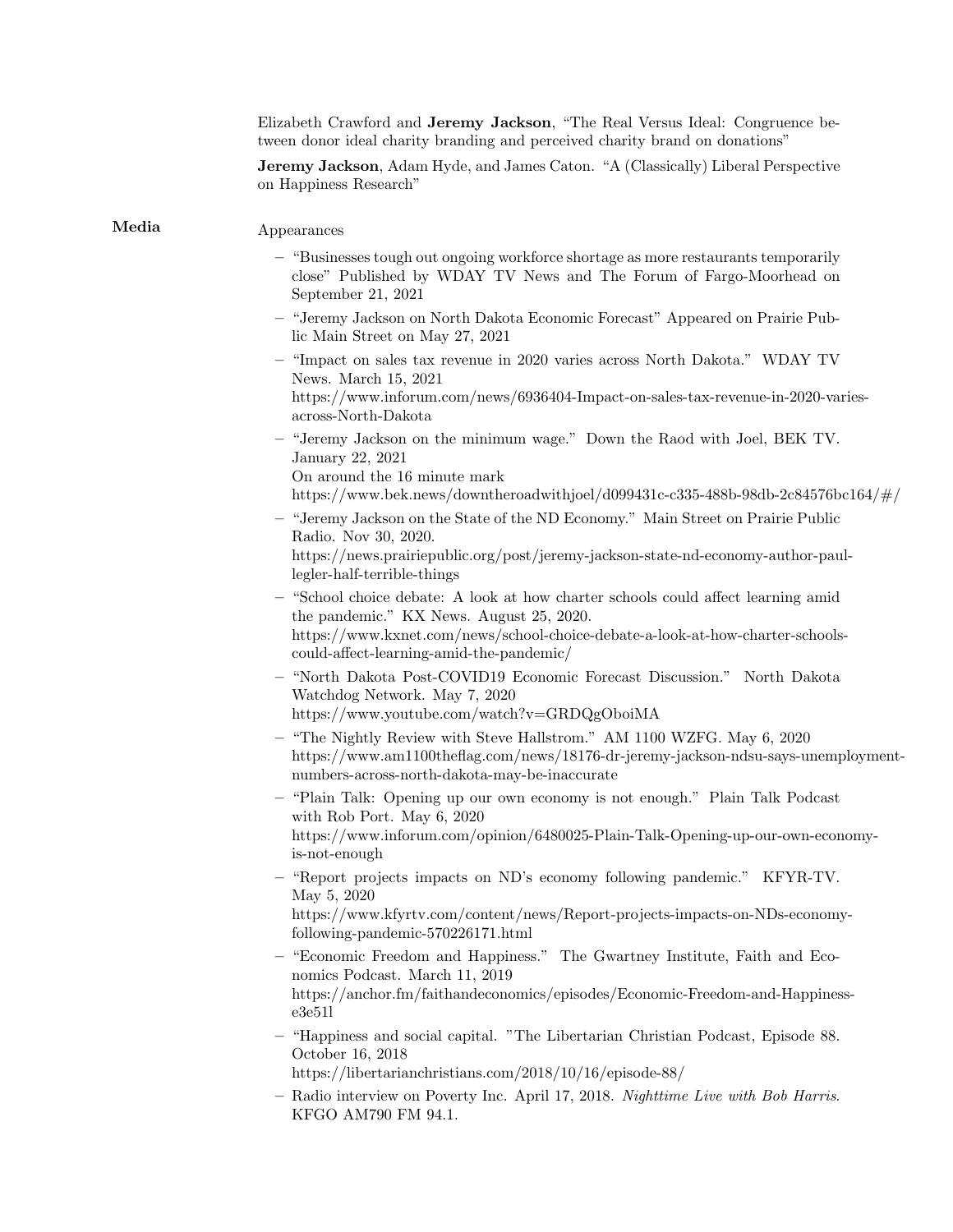- Radio interview on minimum wage. March 16, 2018. The Rob (Re)port. WDAY AM970.
- Radio interview on Steve Moore lecture. February 20, 2018. Scott Hennen's What's on your mind. WZFG AM1100
- Radio interview on occupational licensing in North Dakota. November 22, 2017. The Rob (Re)port. WDAY AM970.

Citations and Quotes

- "Businesses tough out ongoing workforce shortage as more restaurants temporarily close" Published by WDAY TV News and The Forum of Fargo-Moorhead on September 21, 2021
- "Too early to judge Gov. Burgum's decision on unemployment benefits" Published by The Grand Forks Herald on September 10, 2021
- "State's economy recovery from COVID-19 has slowed" Published by AP News on August 30, 2021
- "Economic outlook predicts slowing pandemic recovery in North Dakota" Published by The Bismarck Tribune on August 30, 2021
- "Report forecasts stagnation for North Dakota economy" Published by The Forum of Fargo-Moorhead on August 10, 2021
- "Did ending federal unemployment benefits help fill jobs in North Dakota?" Published by The Forum of Fargo-Moorhead on August 7, 2021
- "NDSU report predicts positive economic outlook for North Dakota" Published by KX News on May 25, 2021
- "North Dakota's economic outlook improves as COVID-19 wanes" Published by U.S. News and World Report via Associated Press on May 25, 2021
- "North Dakota economic outlook indicates pandemic recovery" Published by The Bismarck Tribune on May 24, 2021
- "2021's States with the Best and Worst Taxpayer ROI" Published by WalletHub on March 23, 2021
- "Maine ranks 19th for rate of return for federal dollars, according to report" Published by The Conway Daily Sun on March 31, 2021
- "Bismarck-Mandan 2021 Economic Outlook Forum set Thursday" Published by The Bismarck Tribune on March 26, 2021
- "2021's States with the Best and Worst Taxpayer ROI" Published by WalletHub on March 23, 2021

https://wallethub.com/edu/state-taxpayer-roi-report/3283#expert=Jeremy Jackson

- "Impact on sales tax revenue in 2020 varies across North Dakota" Published by WDAY TV News and The Forum of Fargo-Moorhead on March 15, 2021
- "North Dakota's economic outlook is positive" Published by The Wahpeton Daily News on March 2, 2021
- "Econ Weekly: Issue 9 North Dakota, Oil Boom and Bust" Published by Econ Weekly on March 1, 2021
- "NDSU study shows possible economic lift could be coming" Published by WDAY/WZFG on February 25, 2021
- "North Dakota economic outlook hints at recovery from pandemic" Published by The Forum of Fargo-Moorhead on February 25, 2021
- "Experts weigh in on current job market trends" Published by Zippia Career Experts on November 30, 2020 https://www.zippia.com/economic-analyst-jobs/trends/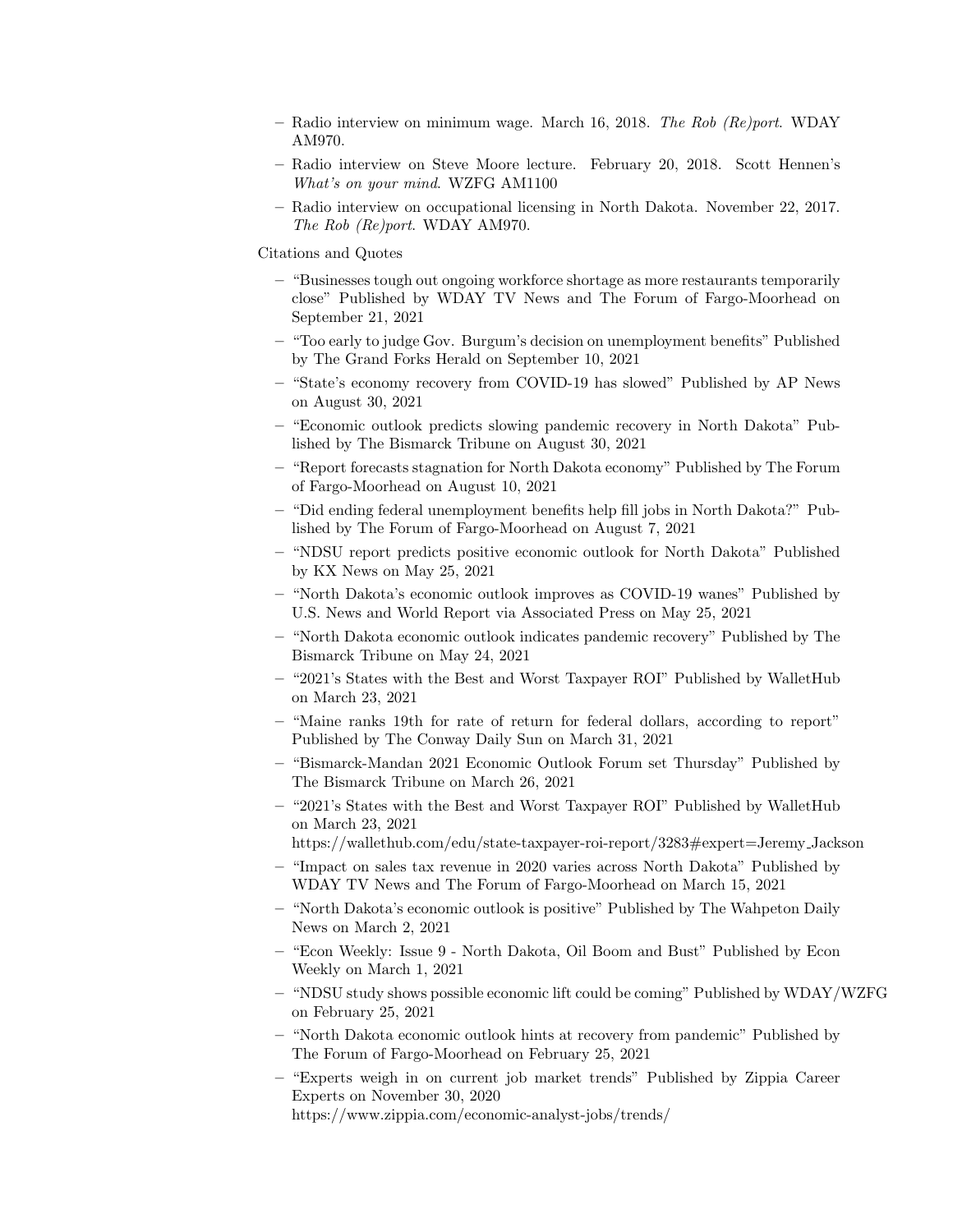|                                       | - "N.D. economy hurt by COVID-19 pandemic, but overall outlook has improved,<br>NDSU economist says" Published by The Forum of Fargo-Moorhead on November<br>18, 2020           |
|---------------------------------------|---------------------------------------------------------------------------------------------------------------------------------------------------------------------------------|
|                                       | - "Economists forecast bleak economic outlook for North Dakota" Published by<br>KFYR-TV on November 17, 2020                                                                    |
|                                       | - "In Slumping Energy States, Plugging Abandoned Wells Could Provide an Eco-<br>nomic Boost." Pew Trusts. September 23, 2020                                                    |
|                                       | - "Spiking coronavirus cases and falling oil prices deliver dual blow to North Dakota."<br>Washington Post. September 11, 2020                                                  |
|                                       | "NDSU researcher releases updated economic forecast on the effects of COVID-19<br>on North Dakota." Valley News Live. September 1, 2020                                         |
|                                       | - "School choice debate: A look at how charter schools could affect learning amid<br>the pandemic." KX News, August 25, 2020                                                    |
|                                       | - "Study presents grim outlook for North Dakota economy." Valley News Live.<br>May 8, 2020                                                                                      |
|                                       | - "Study presents grim outlook for North Dakota economy." U.S. News and World<br>Report via Associated Press. May 6, 2020                                                       |
|                                       | - "Economic outlook by NDSU shows tough times ahead for North Dakota's econ-<br>omy." KFGO. May 6, 2020                                                                         |
|                                       | - "Report projects impacts on ND's economy following pandemic." KFYR. May 5,<br>2020                                                                                            |
|                                       | - "Rob Port: NDSU researchers paint a painfully gloomy forecast for North Dakota's<br>economy, showing us why the state's economy had to re-open." Fargo Forum. May<br>5, 2020. |
|                                       | - "NDSU forecast paints 'bleak picture' of North Dakota economy." Fargo Forum.<br>May 5, 2020                                                                                   |
|                                       | - "Study targets state spending." Jill Schramm, Minot Daily News. December 18,<br>2018                                                                                          |
|                                       | http://www.minotdailynews.com/news/local-news/2018/12/study-targets-state-spending/                                                                                             |
|                                       | - "Heathy debate brewing over Legacy Fund." Editorial, Minot Daily News. De-<br>cember 19, 2018                                                                                 |
|                                       | http://www.minotdailynews.com/opinion/editorials/2018/12/heathy-debate-brewing-<br>over-legacy-fund/                                                                            |
| Grants and<br><b>External Funding</b> | Approximately \$3,100,000 in gifts and pledges to support activities of the North Dakota<br>Center for the Study of Public Choice and Private Enterprise.                       |
|                                       | Responsible for grant money totaling \$120,685                                                                                                                                  |
| Presentations                         | Conferences                                                                                                                                                                     |
|                                       | - A (Classically) Liberal Perspective on Happiness Research. Mont Pelerin Society,<br>Dallas, Texas May 2019                                                                    |
|                                       | - Entrepreneurial Creative Imagination, Creative Destruction, and Well-being. As-<br>sociation of Private Enterprise Education, Nassau, Bahamas April 2019                      |
|                                       | - A (Classically) Liberal Perspective on Happiness Research. Association of Private<br>Enterprise Education, Nassau, Bahamas April 2019                                         |
|                                       | - Entrepreneurial Creative Imagination, Creative Destruction, and Well-being. Pub-<br>lic Choice Society Meetings. Louisville, KY March 2019                                    |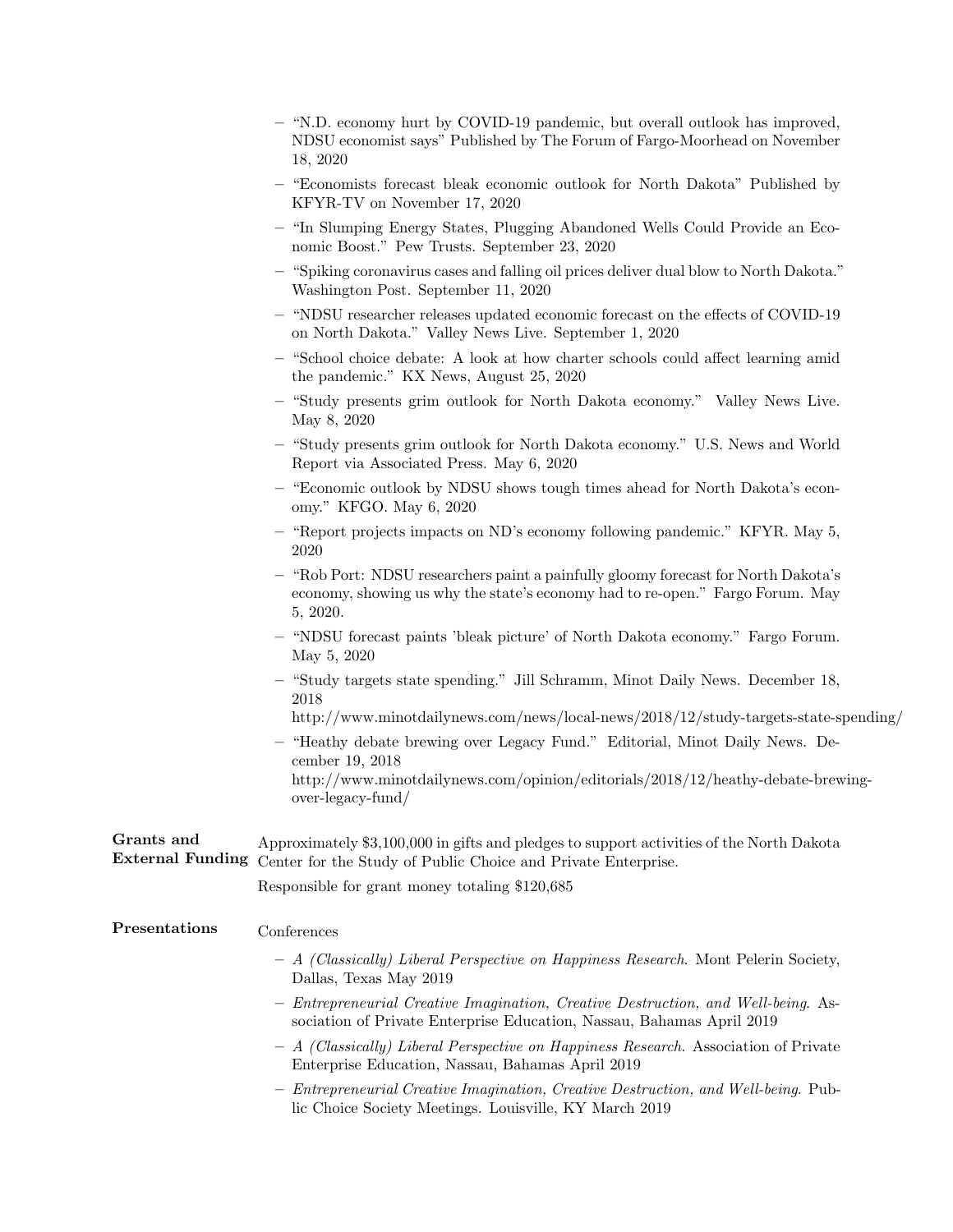- Factors Predicting Donor's Intention to Give: Mediating Role of Social Media Presence. IACIS 2018 Conference, Clearwater Beach, FL October 2018. (Assion Lawson-Body presenter)
- Happy Partisans and Ideologues: State versus National. Association of Private Enterprise Education, Las Vegas, NV April 2018
- Panelist, Economic Freedom and Eudaimonia. Association of Private Enterprise Education, Las Vegas, NV April 2018
- Happy Partisans and Ideologues: State versus National. Public Choice Society Meetings, Charleston, SC March 2018
- Economic Freedom and Philanthropy. 2017 Conference on Voluntary Governance, Michigan State University, Lansing, MI December 2017
- Economic Freedom and Philanthropy. Association of Private Enterprise Education, Maui, HI April 2017
- Economic Freedom and Philanthropy. Public Choice Society Meetings, New Orleans, LA March 2017
- Does Economic Freedom Create Social Capital in US States?. Association of Private Enterprise Education, Las Vegas, NV April 2016
- Does Economic Freedom Create Social Capital in US States?. Public Choice Society Meetings, Fort Lauderdale, FL March 2016
- Panelist, Freedom and Flourishing: An interdisciplinary perspective. Association of Private Enterprise Education, Cancún, Mexico April 2015
- $-$  Free to be Happy. Association of Private Enterprise Education, Cancún, Mexico April 2015
- Gender Differences in Economics. Poster Presentation, Agricultural and Applied Economics Association Annual Meeting, Minneapoplis, MN 2014. (Cheryl Wachenheim presenter)
- Economic Freedom and the Production of Social Capital. Public Choice Society Meetings, Charleston, SC March 2014
- Legislative Bargaining and Public Good Provision: An Equilibrium Characterization. Public Choice Society Meetings, Miami, FL March 2012
- Dynamic Technological Innovation with Research Licensing. Association for Public Economic Theory Meetings, Bloomington, IN June 2011
- Earmarking, Party Politics and Gubernatorial Veto: Theory and Evidence from US States. Social Choice and Welfare Meetings, Montreal, Qc. 2008
- Earmarking and Gubernatorial Veto: Theory and Evidence. Public Choice Society Meetings, San Antonio, TX March 2008 June 2008
- A Legislative Bargaining Approach to Earmarked Public Expenditures. Association for Public Economic Theory Meetings, Nashville, TN July 2007
- A Legislative Bargaining Approach to Earmarked Public Expenditures. Washington University Graduate Student Conference, St. Louis, MO November 2007

# Invited

- Keynote Address, Economic Outlook Forum, Bismarck Mandan Chamber EDC, April 1, 2021
- Panelist, Regional Economic Conditions Conference, Federal Reserve Bank of Minneapolis, January 13, 2021
- Panelist,"A forecast of the effects of COVID-19 on North Dakota," Consensus Council International Legislators' Forum, September 22, 2020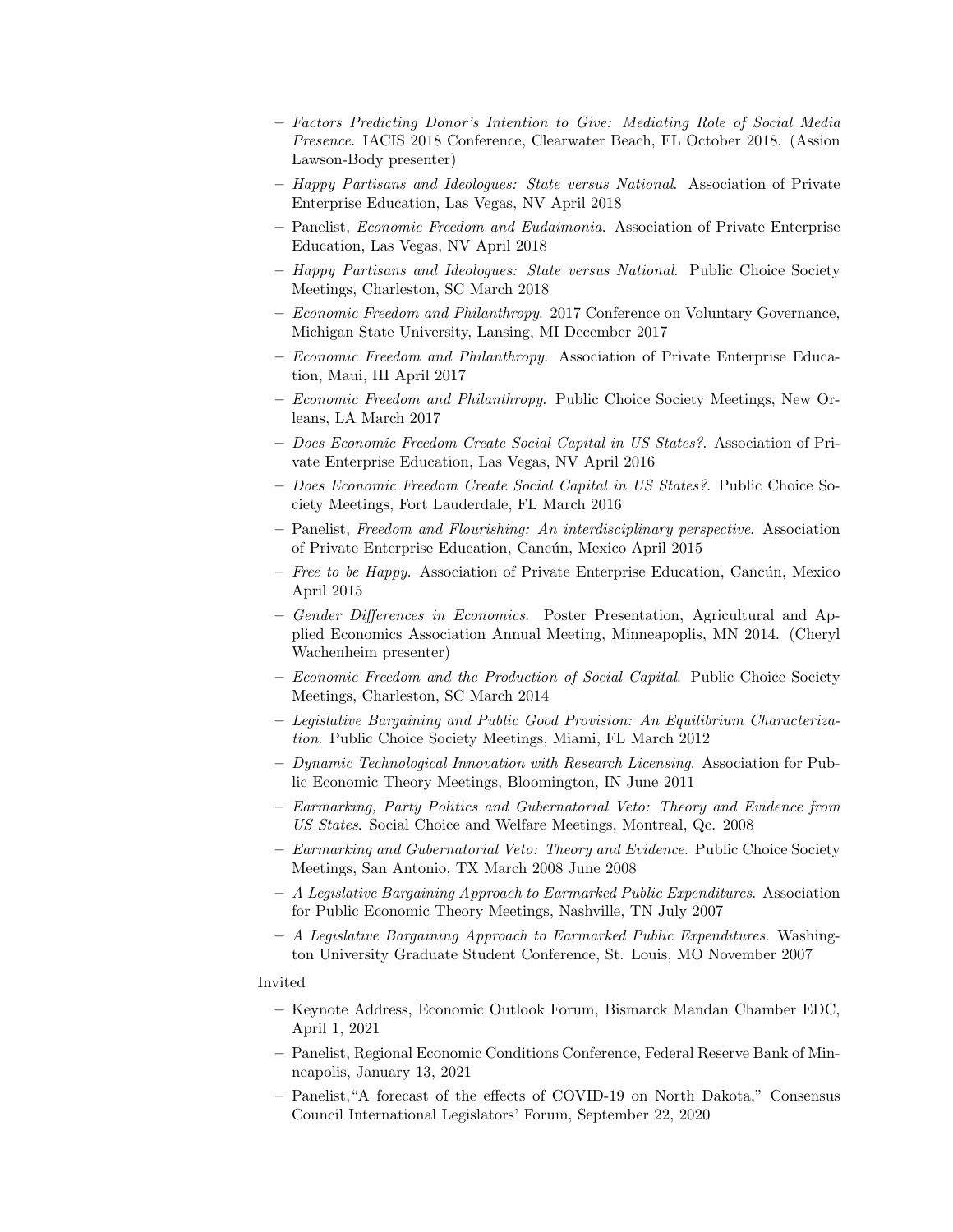- PCPE Economic Outlook Webinar (146 Participants), May, 22 2020
- Business, Economic Environment, and Policy Seminar "Occupational Licensing and Regulation Amidst the CoVid-19 Pandemic", Institute for Economic Enquiry, Creighton University, April 8,2020
- Participant in AEI Leadership Network 2018 Regional Summit, October 17-19, 2018
- Leadership Panelist, Role and Responsibility of Education in Preparing Tomorrow's Leaders, University of Jamestown, September 26, 2018
- Happy Partisans and Ideologues: State versus National., NDSU, February 2018
- Food for Thought Seminar "Friend or Foe: Economic liberalism and its social consequences", Institute for Economic Enquiry, Creighton University, Feb 16, 2018
- Business, Economic Environment, and Policy Seminar "Economic Freedom and Philanthropy", Institute for Economic Enquiry, Creighton University, Feb 17,2018
- A Free Society and the Academy: A summit on building university-based research centers, Mercatus Center, June 15-17,2017
- Participant in New Directions in Well-Being Research Workshop at Brookings Institution (May 25-26, 2017)
- ND Donor Survey Overview, ND Compass Conference, Bismarck ND, March 27, 2017
- $-$  ND Donor Survey Overview, Dakota Medical Foundation and Impact Foundation, March 13, 2017
- Freedom and Philanthropy. Baylor University, Dec 2 2016
- Freedom and Philanthropy. Southern Methodist University, Dec 1 2016
- A Free Society and the Academy: A summit on building university-based research centers, Mercatus Center, June 16-18,2017
- Participant in New Directions in Well-Being Research Workshop at Brookings Institution (May 19-20, 2016)
- Economic Freedom and Social Capital. NDSU, November 2013
- Equilibrium and Efficiency Under Experimental Use Licensing. Utah State University, May 2013
- Dairy Emissions Regulation With Unknown Damages and Strategic Technology Adoption. University of North Dakota, December 2011
- Dynamic Technological Innovation with Research Licensing. University of Manitoba, March 2011
- Dynamic Technological Innovation with Research Licensing. NDSU, February 2011
- Earmarking and Gubernatorial Veto: Theory and Evidence. Washington University Brown Bag Seminar, St. Louis, MO February 2008
- A Legislative Bargaining Approach to Earmarked Public Expenditures. Washington University Brown Bag Seminar, St. Louis, MO April 2007

# Instructor NDSU

- Market Values, Fall 2019
- Game Theory and Strategy (both undergrad and graduate students enrolled), Fall 2012, Fall 2013, Fall 2015, Fall 2017, Fall 2019, Fall 2021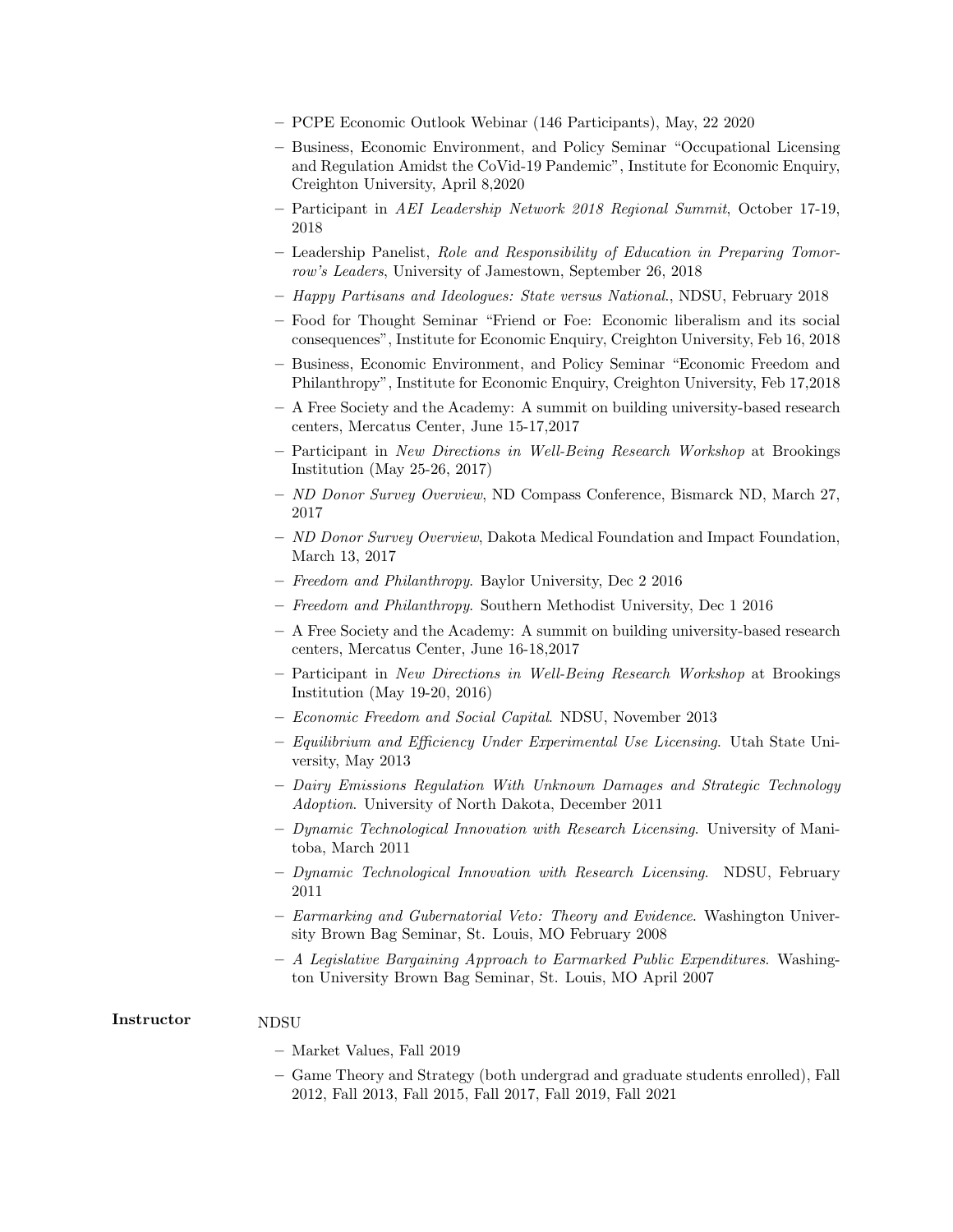|        | - Public Economics (Finance) (both undergrad and graduate students enrolled),<br>Spring 2012, Spring 2015, Spring 2017, Fall 2018, Fall 2020                                                                                                                                                                                                            |  |  |
|--------|---------------------------------------------------------------------------------------------------------------------------------------------------------------------------------------------------------------------------------------------------------------------------------------------------------------------------------------------------------|--|--|
|        | - Intermediate Microeconomics, Fall 2011, Spring 2012, Fall 2012, Spring 2013, Fall<br>2013, Spring 2014, Fall 2014, Spring 2015, Fall 2015, Spring 2016, Fall 2017, Fall<br>2020, Fall 2021**                                                                                                                                                          |  |  |
|        | $-$ Principles of Microeconomics, Fall 2010, Summer $2011**$ , Fall 2011, Summer<br>2012**, Spring 2013**, Summer 2013**, Summer 2014**, Summer 2015**, Spring<br>2016** Summer 2016**, Spring 2017**, Summer 2017**. Spring 2018**, Summer<br>2018**, Spring 2019**, Summer 2019**, Spring 2020**, Summer 2020**, Spring<br>$2021**$ , Spring $2022**$ |  |  |
|        | - Principles of Macroeconomics, Fall $2014**$                                                                                                                                                                                                                                                                                                           |  |  |
|        | - Intermediate Macroeconomics, Spring 2010                                                                                                                                                                                                                                                                                                              |  |  |
|        | - Advanced Microeconomic Theory (Graduate), Fall 2009                                                                                                                                                                                                                                                                                                   |  |  |
|        | - Quantitative Methods and Decision Making, Fall 2009                                                                                                                                                                                                                                                                                                   |  |  |
|        | Vassar College                                                                                                                                                                                                                                                                                                                                          |  |  |
|        | - Principles of Microeconomics, Fall 2008, Spring 2009                                                                                                                                                                                                                                                                                                  |  |  |
|        | - Topics in Political Economy, Spring 2009                                                                                                                                                                                                                                                                                                              |  |  |
|        | - Urban Economics, Fall 2008                                                                                                                                                                                                                                                                                                                            |  |  |
|        | Saint Louis University                                                                                                                                                                                                                                                                                                                                  |  |  |
|        | - Intermediate Microeconomics, Summer 2004                                                                                                                                                                                                                                                                                                              |  |  |
|        | Washington University                                                                                                                                                                                                                                                                                                                                   |  |  |
|        | - Intermediate Microeconomics, Summer 2003, 2004                                                                                                                                                                                                                                                                                                        |  |  |
|        | ** Course taught online                                                                                                                                                                                                                                                                                                                                 |  |  |
| Awards | Recipient: 2020/2021 NDSU Peltier Innovation in Teaching Award                                                                                                                                                                                                                                                                                          |  |  |
|        | Recipient: NDSU College of Agriculture, Food Systems, and Natural Resources 2014<br>William J. and Angelyn A. Austin Excellence in Advising Award                                                                                                                                                                                                       |  |  |
|        | Nominated for the 2021 H. Ronald and Janet Lund Excellence in Teaching Award                                                                                                                                                                                                                                                                            |  |  |
|        | Nominated for NDSU Faculty Lectureship Award, 2019                                                                                                                                                                                                                                                                                                      |  |  |
|        | Nominated by peers: 2015, 2016, 2017 NDSU College of Agriculture, Food Systems,<br>and Natural Resources Larson/Yaggie Excellence in Research Award                                                                                                                                                                                                     |  |  |
|        | NICE Fellow, Fall 2019 to Spring 2020                                                                                                                                                                                                                                                                                                                   |  |  |
|        | Gateways ND, Cohort 1 member, January 2016 to December 2017, training program<br>in active learning pedagogy                                                                                                                                                                                                                                            |  |  |
|        | NDSU Forward Advocate, training completed Apr 2012                                                                                                                                                                                                                                                                                                      |  |  |
|        | NDSU Certified Live Real Mentor, Nov 2010.                                                                                                                                                                                                                                                                                                              |  |  |
|        | Washington University, University Fellowship, Fall 2001-Spring 2002                                                                                                                                                                                                                                                                                     |  |  |
|        | Washington University, Summer Research Fellowship: 2003, 2005, 2006, 2007                                                                                                                                                                                                                                                                               |  |  |
|        | Washington University, Deans Dissertation Fellowship, Spring 2007-Fall 2007                                                                                                                                                                                                                                                                             |  |  |
|        |                                                                                                                                                                                                                                                                                                                                                         |  |  |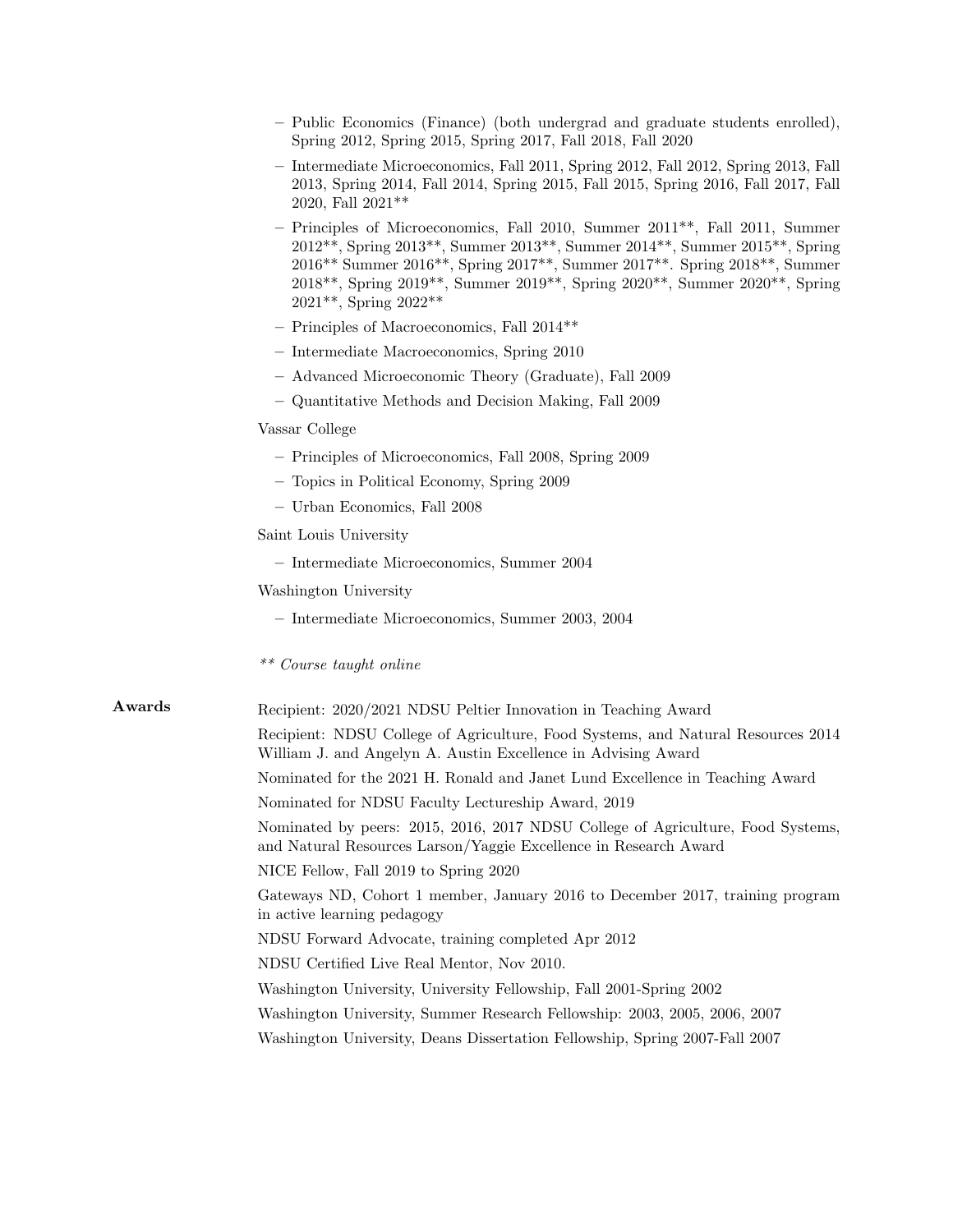| ${\rm Committee}$<br>Membership and | University                                                                                                   |
|-------------------------------------|--------------------------------------------------------------------------------------------------------------|
| Service                             | - College of Agriculture, Food Systems and Natural Resources (CAFSNR) Strategic<br>Planning Committee Member |

- Faculty Senate, Elected April 2019 Present
- President, NDSU Phi Kappa Phi officers board
	- ∗ Vice President Fall 2019 Spring 2020
	- ∗ President Fall 2020-Present
- AAE Representative to College Curriculum Committee, Aug 2011 Dec 2011

#### Department

- AAE Department Executive Committee Aug 2020-Present
- AAE Strategic Vision Committee
	- ∗ Member: Aug 2011 May 2016
	- ∗ Chair: May 2021 Present
- AAE Department Ad Hoc Phd Development Committee Fall 2019-May 2021, Chair
- Assistant Professor Search Committee,
	- ∗ Member: Fall 2012
	- ∗ Chair: Fall 2016, Fall 2017, Fall 2018, 2 in Fall 2020
- AAE Department Assessment Committee
	- ∗ Member: Aug 2017-Aug 2019
	- ∗ Chair: Aug 2018-Aug 2019
- AAE Departmental Graduate Program Committee, Aug 2018-Aug 2020
- PCPE Undergraduate Program Director Search Committee/Chair, Spring 2019
- AAE PTE Revision Committee, Fall 2011 Fall 2012, Spring 2017 Spring 2018
- PCPE Research Specialist Search Committee/Chair, Spring 2017, Fall 2018
- PCPE Outreach Specialist Search Committee/Chair, Spring 2017
- AAE Departmental Undergraduate Program Committee
	- ∗ Member: Aug 2010 Aug 2012, Aug 2013 Aug 2017
	- ∗ Chair: Aug 2011 Aug 2012, Aug 2015 Aug 2016
- AAE Award Committee, Aug 2014 Aug 2016
- Lecturer Search Committee, Spring 2011, Summer 2015

### External

- Impact Foundation Technical Advisory Committee for North Dakota Transfer of Wealth Opportunity project, Fall 2017 - Spring 2018
- NDUS Retirement Plan Oversight Committee, Nov 2017 Jun 2021
- Referee American Politics Research, Applied Economics Letters, Contemporary Economics Policy, DGBE Journal of Economic Analysis and Policy, Eastern Economic Journal, Economics Bulletin, Information Economics and Policy, Journal of Agricultural and Resource Economics, Journal of Economic Behavior and Organization, Journal of Institutional Economics, Journal of Happiness Studies, Journal of Private Enterprise, National Tax Journal, Public Choice, Social Indicators Research, Southern Economic Journal